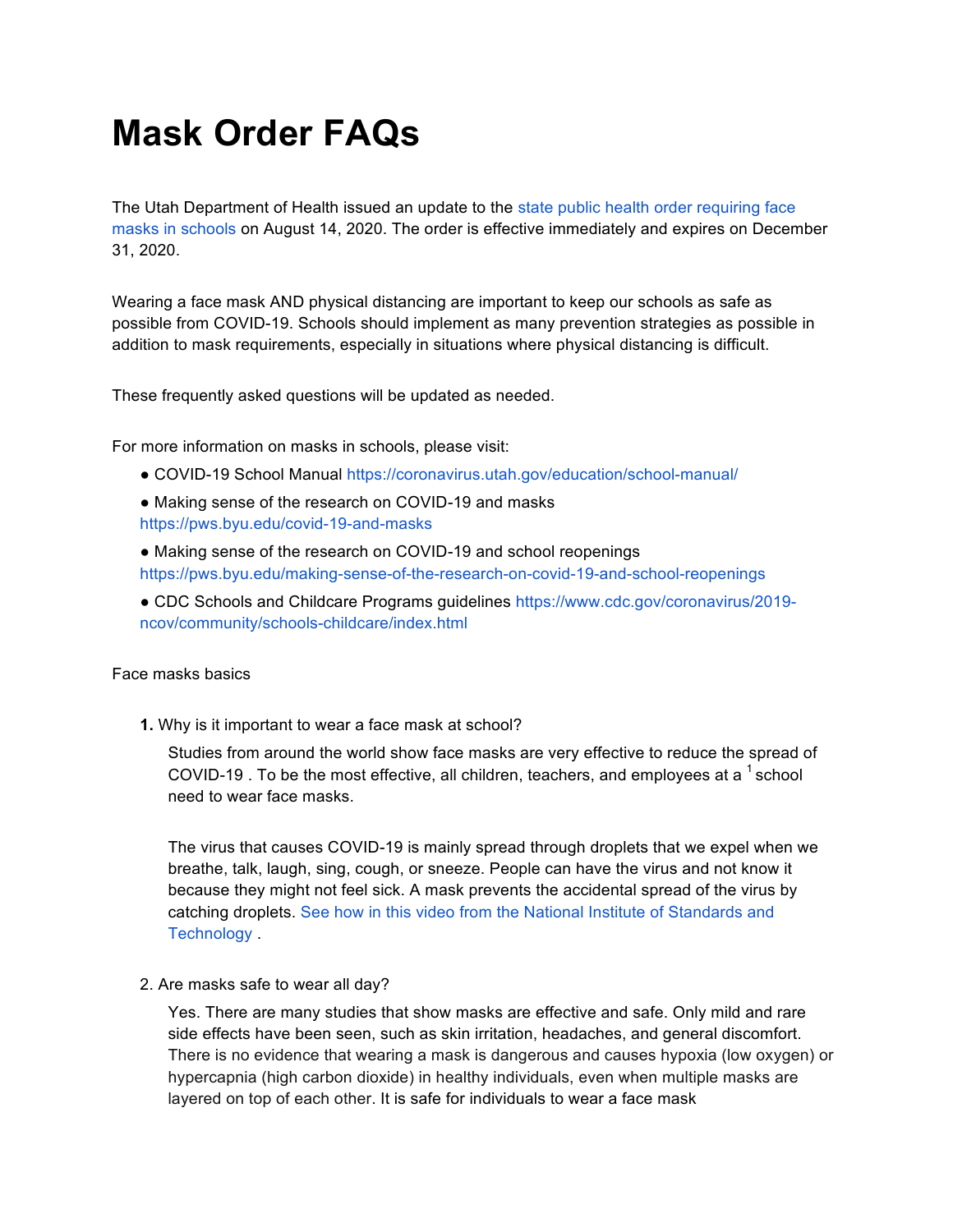## 1 https://pws.byu.edu/covid-19-and-

masks

even if they have a health condition like asthma or allergies. In fact, wearing a surgical mask during exercise has been used as a treatment to reduce exercise-induced asthma<sup>2</sup>. Many children with developmental disabilities have other medical conditions that may place them at higher risk for severe illness from COVID-19. Wearing a mask is protective for these children . <sup>3</sup>

3. Is a cloth face covering the same thing as a face mask?

Yes. A cloth face covering is also called a face mask. A cloth face covering or face mask:

- Covers the nose and mouth without openings that can be seen through
- Is made of synthetic or natural fabrics
- Secures under the chin
- Fits snugly against the nose and sides of the face
- Does not have an exhalation valve or vent

In these FAQs and in the public health order, the term "face masks" is used to mean a cloth face covering.

## 4. Is a plastic or clear face mask allowed?

Yes, as long as the face mask covers the nose and mouth without openings, secures under the chin, fits snugly against the nose and sides of the face, and does not have an exhalation valve or vent. A plastic or clear face shield is NOT the same thing as a plastic or clear face mask.

5. What is a face shield?

A face shield:

- Covers the entire face
- Protects the eyes of the wearer
- Is made of clear plastic or similar nonpermeable transparent material
- Secures around the top of the head
- Does not secure under the chin
- Does not fit snugly against the nose or sides of the face
- Can be used in conjunction with a mask for enhanced protection

Face shields are not a substitute for face masks.

6. Are neck gaiters, neck fleeces, and bandanas OK to use?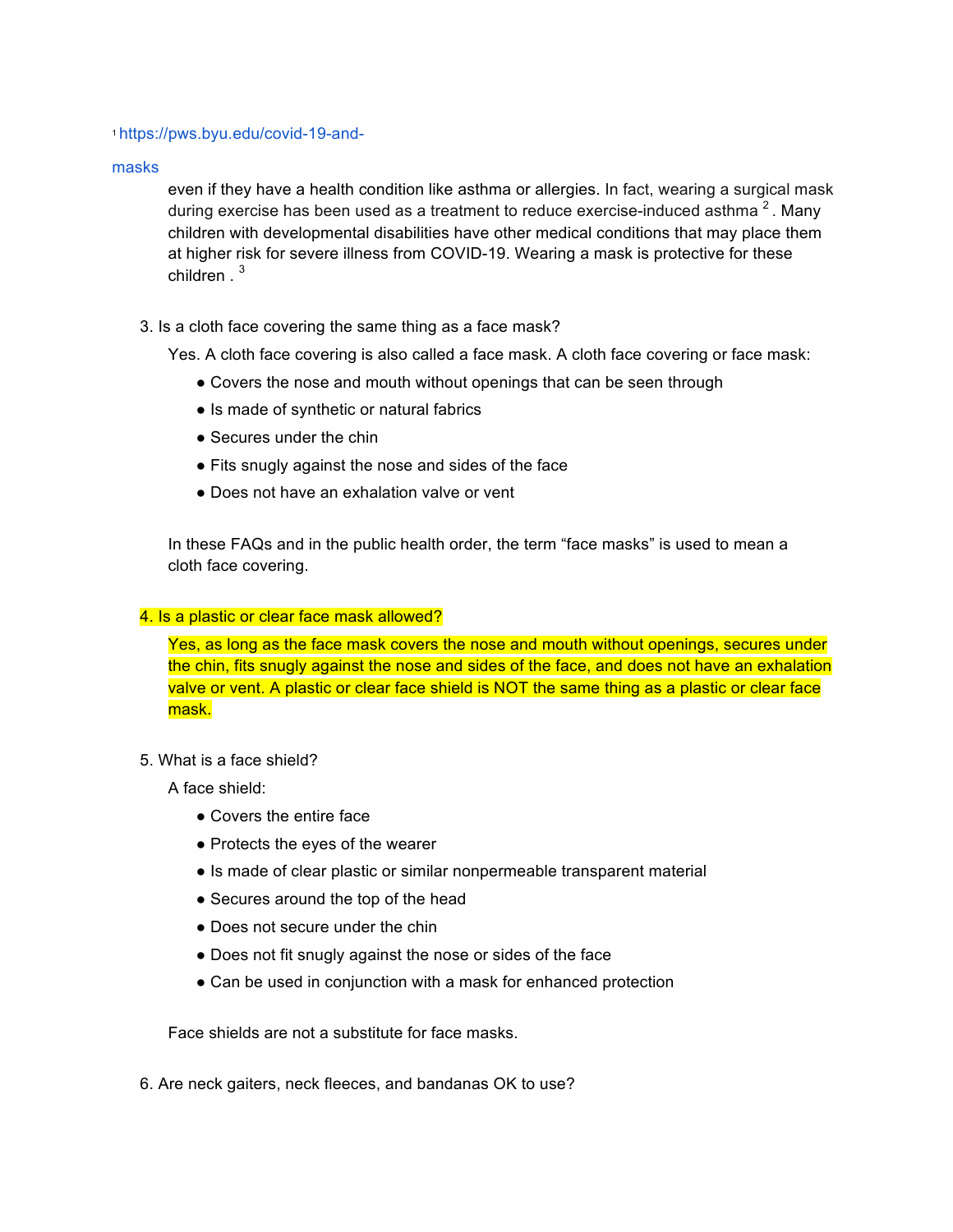The public health order allows neck gaiters, neck fleeces, and bandanas as long as they meet the definition of a face mask. As research on the effectiveness of different face

# 2 https://pws.byu.edu/covid-19-and-masks 3 https://www.healthychildren.org/English/health-

# issues/conditions/COVID-19/Pages/Cloth-Face-Coverings- for-Children-During-COVID-19.aspx

masks continues to evolve, updates to the definition of a face mask in the public health order may change.

7. Are masks with exhalation valves or vents safe to use?

These types of face masks do not trap respiratory droplets and do not stop the person wearing the mask from spreading COVID-19 to others. Face masks with one-way valves or vents let air out through a hole in the material. The CDC does not recommend using face masks if they have an exhalation valve or vent . The public health order on face  $^4$  masks in schools does not consider face masks with a vent or exhalation valve to be an approved face mask.

8. How should you care for a face mask?

Information on how to make and properly care for cloth face coverings can be found on the CDC website at https://www.cdc.gov/coronavirus/2019-ncov/prevent-getting-sick/diy-clothface-coverings .html .

9. Will the state of Utah provide face masks to schools?

The Utah State Board of Education (USBE) procured disposable masks for each school as part of PPE health supplies when treating students who get sick at school. Donations have been made to the USBE by Cotopaxi and H.M. Cole to provide cloth face masks for students and staff. These have been distributed by the USBE to local school districts. In addition, five KN95s and two face shields have been provided for each educator and employee in public schools in Utah. These additional face masks and personal  $5$  protective equipment (PPE) were sent to local emergency managers on August 7, 2020. If you have not received your face masks, please contact your local school district.

School districts can make a request for more PPE by contacting their county emergency manager. The county emergency manager will then make a request to the supply group under Unified Command for consideration.

Students and teachers may also use homemade cloth face masks. Reusable cloth face masks can also be made from very low-cost materials. The CDC has instructions for making a cloth face mask at https://www.cdc.gov/coronavirus/2019-ncov/prevent-getting-sick/howto-make-cloth-face -covering.html .

Public health order on face masks in schools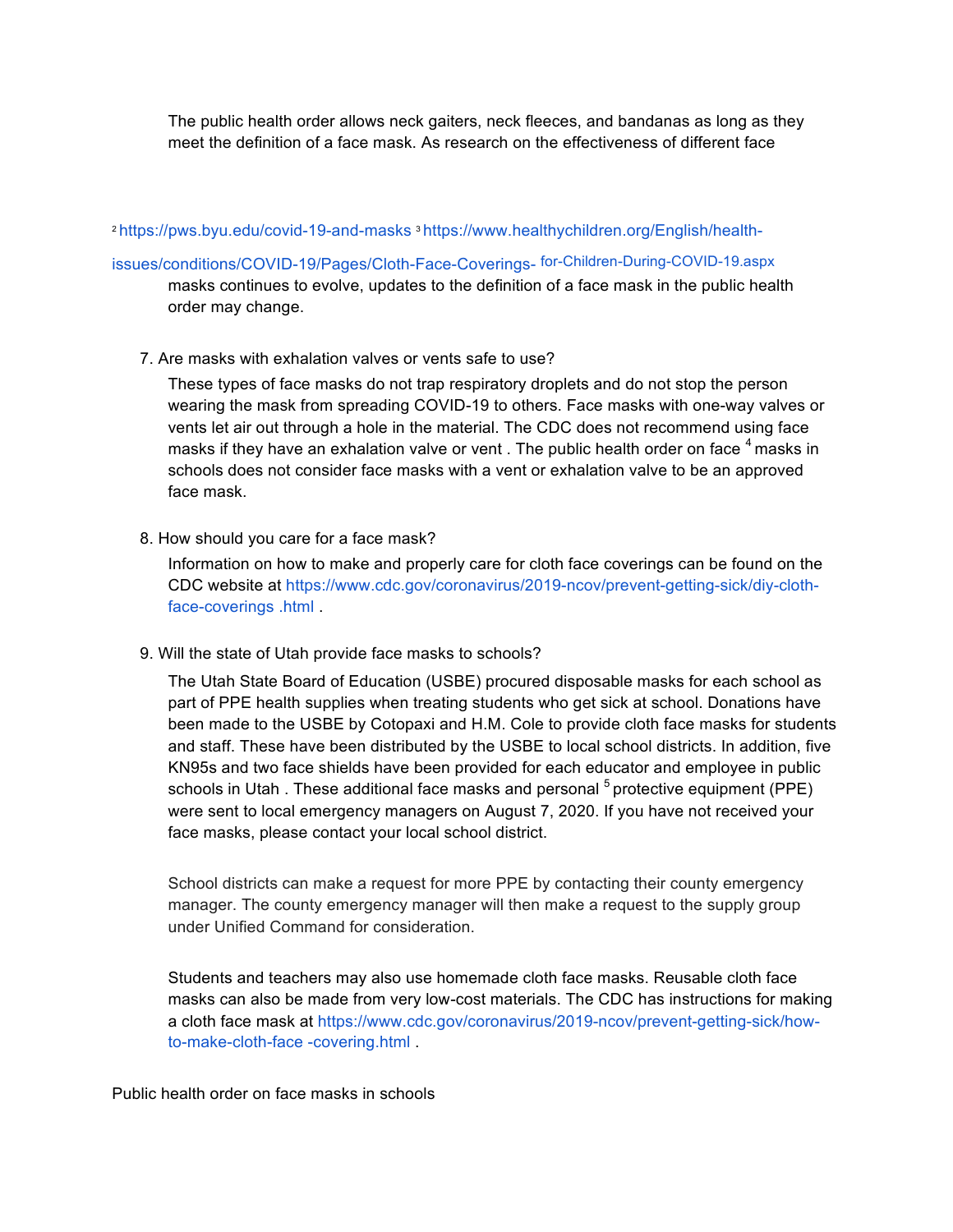10. What types of school settings does the public health order apply to?

The public health order states that each individual on school property or on a school bus shall wear a face mask. Individuals are required to wear a face mask while at school, on

4 https://www.cdc.gov/coronavirus/2019-ncov/prevent-getting-sick/cloth-face-cover-

guidance.html 5 https://coronavirus.utah.gov/school-teachers-and-staff-to-receive-ppe-from-

#### state-distribution-center/

a school bus, or while on school property. This includes public, charter, and private schools that provide any kindergarten through grade-12 program or service, including a residential treatment center that provides any kindergarten through grade-12 programs or services.

A school bus means district- or school-provided transportation that transports a student to or from a school or a school-sponsored activity.

School property means any real property, including any building, structure, facility, or part thereof, that is owned, leased, occupied, or controlled by a school.

11. Does the public health order apply to all students and adults in all schools?

Yes. The public health order applies to all individuals while in any public or private school facility, including K-12 district, charter, and private schools, career and technical education centers, preschool programs provided on school property, and residential treatment centers which provide K-12 programs. The order also applies to school buses which are used for district or school-provided transportation to and from school or a school-sponsored activity.

12. Do people attending a school-athletic event need to wear a face mask?

Yes. All individuals on school property are required to wear a face mask. School property means any real property, including any building, structure, facility, or part thereof, that is owned, leased, occupied, or controlled by a school. This includes athletic facilities, indoor or outdoor venues where athletic events are held, and playing fields.

13. Who was consulted in the drafting of this public health order?

The Utah Department of Health drafted the order with the Governor's Office, with input from organizations representing infectious disease experts, teachers, parents, school officials, school employees, and urban and rural schools.

14. How long is the public health order effective?

The order is effective immediately and remains in effect until December 31, 2020. The public health order may be updated as we learn more about COVID-19 and how it is spreading in Utah.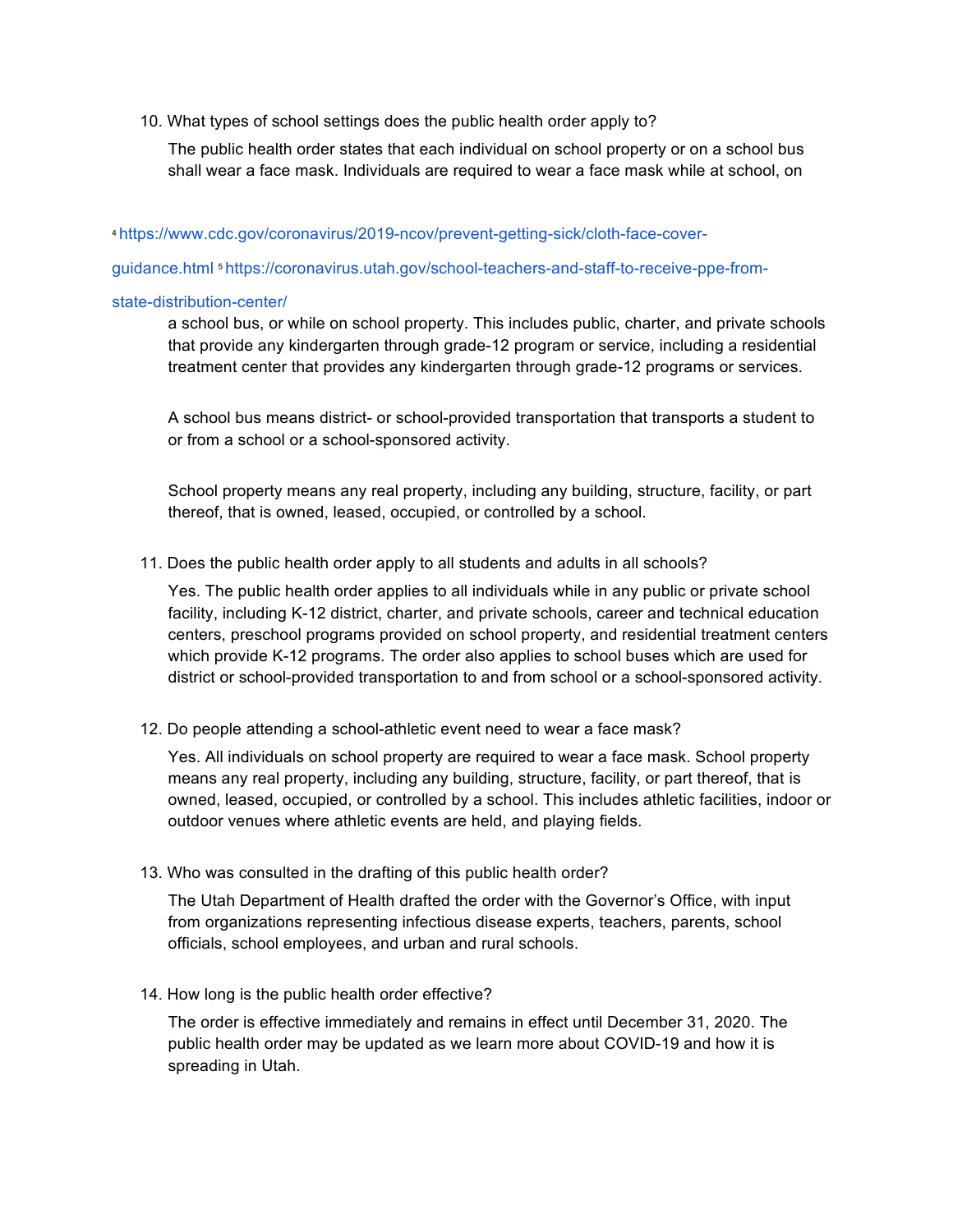The Governor previously issued an Executive Order mandating face coverings in all state government facilities, including all institutions of higher education. That order continues to remain in effect for higher education.

## Face shields

15. When can you use a face shield instead of a face mask? Face shields are not a replacement for face masks. Face shields may be used with face masks for additional protection if an individual choses. The public health order allows the use of a face shield without a face mask only:

● When seeing a person's mouth is essential for communication, such as for individuals who are deaf or hard of hearing or when students and teachers are participating in speech therapy.

16. Are face shields safe to use in place of a face mask?

It is not known if face shields provide any benefit to protect others from the spray of respiratory particles. The CDC does not recommend use of face shields instead of a face mask, or for normal everyday activities.

If you want to wear a face shield, you also need to wear a face mask.

Only wear a face shield instead of a face mask if you are allowed to as outlined in the public health order. If you wear a face shield without a face mask, make sure it wraps around your face and goes below your chin. Only wear a disposable face shield one time. Clean and disinfect reusable face shields after each use. Put your face mask back on as soon as possible. Adding additional layers of protection in these situations such as physical distancing, increasing ventilation or airflow, or extra clearing and sanitization is encouraged.

17. Can a face shield be used instead of a face mask when singing?

Singing is not an exemption allowed in the public health order. Students in choir classes are expected to wear a face mask, even in choir classes that have been moved to larger, indoor settings such as gymnasiums or auditoriums. People who are outdoors and who maintain at least six feet of physical distance between one another are not required to wear face masks. Face shields are not a replacement for face masks. However, a face shield may be used in addition to a face mask if an individual choses.

Physical distancing and face masks

18. If you wear a face mask, do you still need to physical distance?

Yes. Face masks are very effective to reduce the spread of COVID-19. However, wearing a face mask does not eliminate the risk completely. If you wear a mask AND physical distance, the chance of being exposed to COVID-19 is much lower.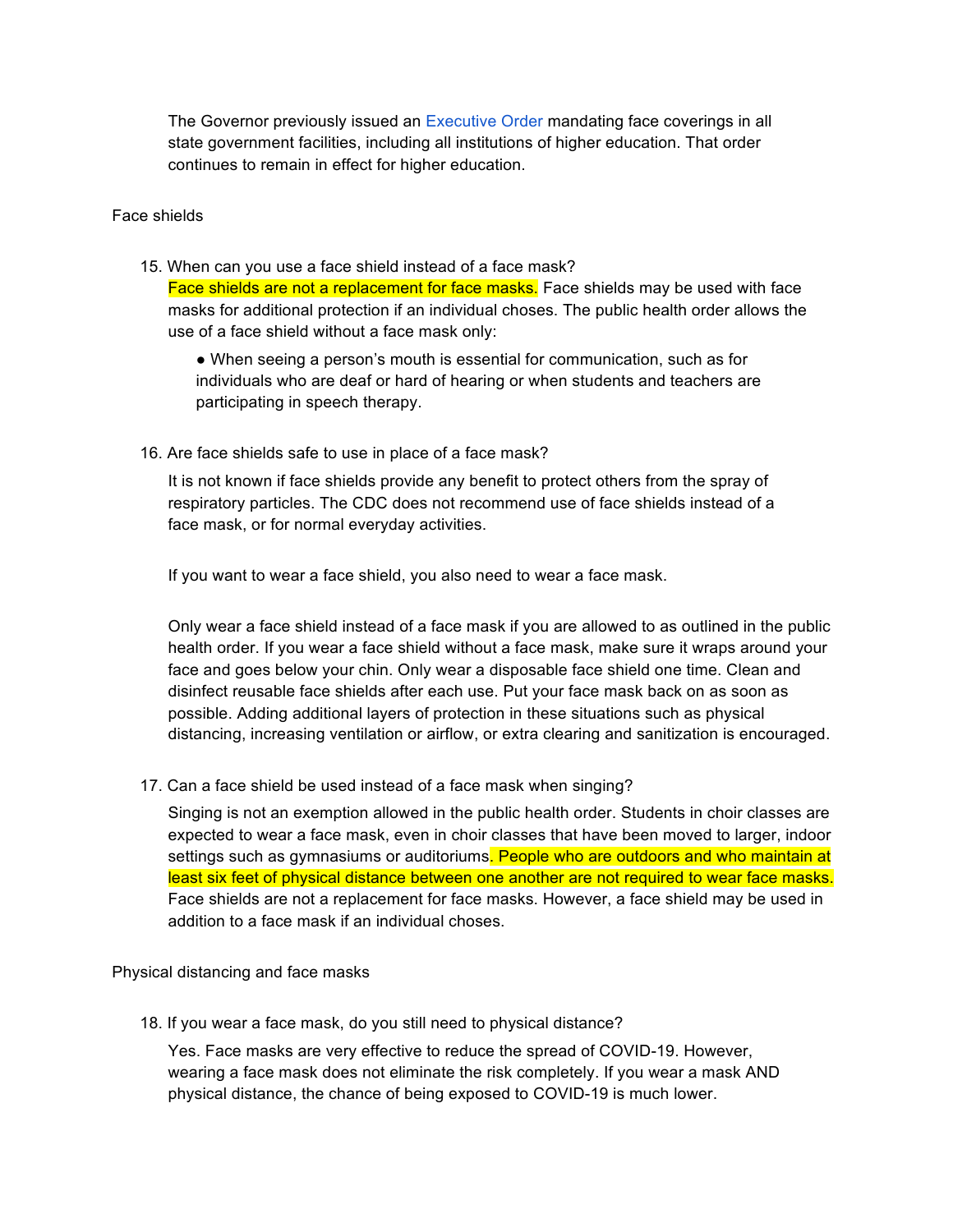The public health order requires the use of a face mask even while physical distancing except when outdoors and eating or drinking indoors.

19. If I wear a mask when I sing, do I also need to physically distance?

**Yes.** Certain activities like singing, chanting, or shouting can increase the number of respiratory droplets a person is exposed to in the air. Choir in particular is considered a higher risk activity for COVID-19 spread. Masks and physical distancing, along with other prevention measures such as increasing airflow or ventilation should be taken during these higher risk classes and activities.

- 20. If I can't wear a face mask while playing a musical instrument, do I need to physically distance? Yes. Certain activities like singing or playing a wind musical instrument can increase the number of respiratory droplets a person is exposed to in the air.
- 21. If a teacher is teaching an online course from his or her classroom and is the only person in the classroom, does he or she need to wear a mask? Faculty and staff should use sound judgement in these scenarios. If a teacher is alone in their classroom, and can ensure no students or other adults will be entering the classroom, they do not need to wear a facemask.
- 22. What things can be done to keep students safe while they are eating breakfast or lunch at school and they aren't wearing face masks or able to physical distance? The school manual has suggestions to make cafeteria spaces as safe as possible as well as ideas for

other accommodations to lower the risk of COVID-19 spread (such as having students eat outside while physical distancing or staggering lunch hours).

. If you have a child who has a food allergy, they may need additional accommodations depending on what plans your school has for preventing spread of COVID-19 during lunch.

## Exemptions from face masks

23. Does everyone need to wear a face mask?

There is clear scientific evidence that wearing a face mask reduces the spread of COVID-19. Face masks are strongly encouraged to reduce the spread of COVID-19, but it may not be possible in every situation, or for some people, to wear a face mask  $.6$ 

The public health order allows for very limited exemptions from wearing a face mask while at school or on a school bus. In these cases, school administrators should consider adaptations and alternatives whenever possible to help someone wear a face mask or to reduce the risk of COVID-19 spread if it is not possible for someone to wear one.

24. Are there medical reasons for children to not wear a face mask?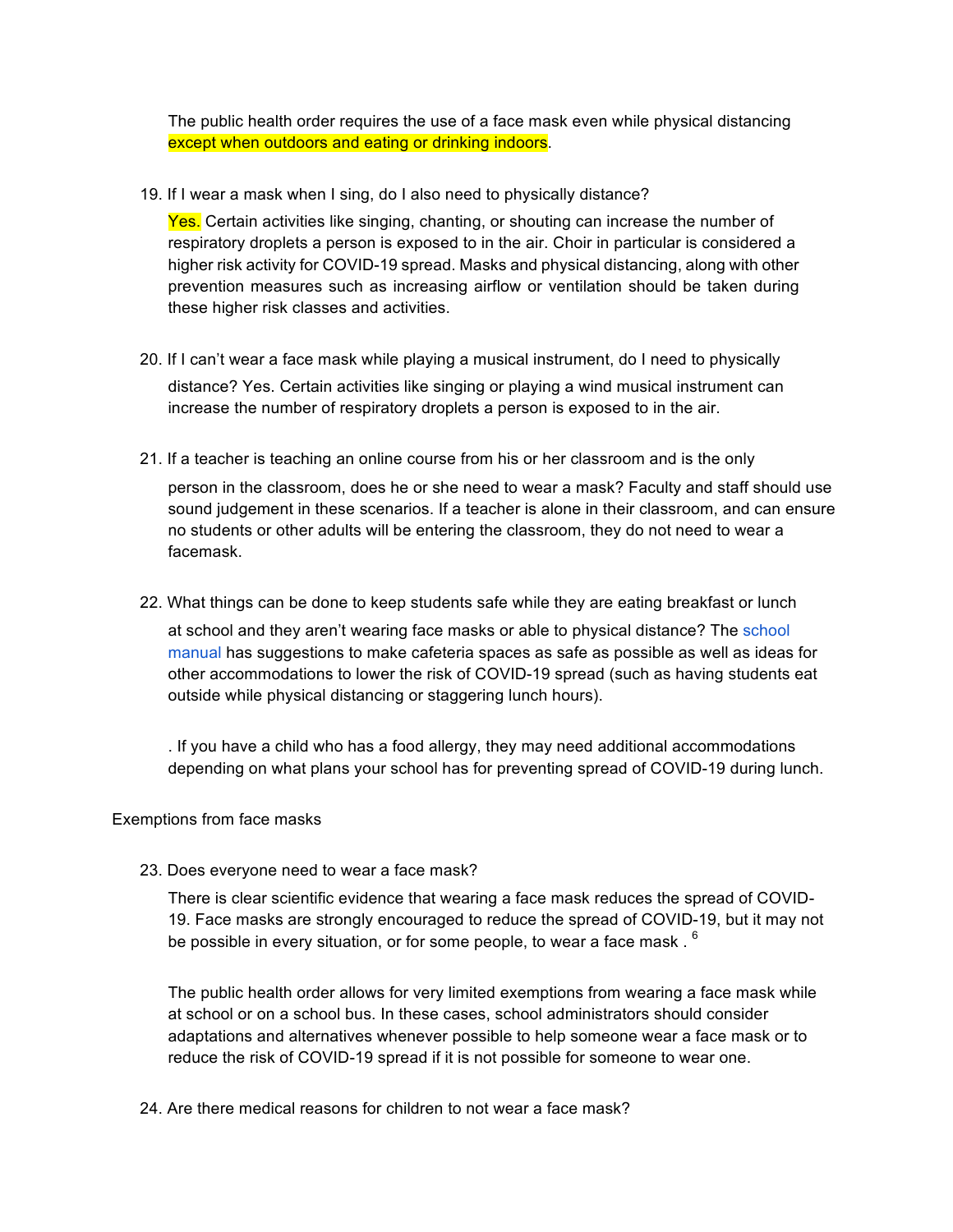6 https://www.cdc.gov/coronavirus/2019-ncov/prevent-getting-sick/cloth-face-cover-

# guidance.html#feasibilit y-adaptations

There are very few times when an individual should not wear a face mask for medical reasons. Medical exemptions from wearing a face mask should be carefully <sup>78</sup> considered by a licensed healthcare provider.

It is safe for individuals to wear a face mask even if they have a health condition like asthma or allergies. Many children with developmental disabilities have other medical conditions that may place them at higher risk for severe illness from COVID-19. Wearing a mask is protective for these children.<sup>9</sup>

If a healthcare provider determines a child has a condition that warrants an exemption to wearing a face mask while at school, it is likely that child has other health conditions that put them at severe illness from COVID-19. Parents should talk with their child's healthcare provider about whether their child should do online or remote learning to limit the risk of being exposed to COVID-19.

#### 25. Who is allowed to not wear a face mask?

The public health order requires all students, teachers, employees, volunteers, or visitors wear a face mask while on school property or on a school bus, even if they are able to physical distance (stay 6 feet away from other people).

The public health order allows for some exemptions, meaning a mask is not required for certain people or situations. The order does not apply to:

● An individual who is outdoors AND physical distancing (meaning they can stay at least 6 feet from another individual).

● An individual who is eating or drinking AND physical distancing (meaning they can stay at least 6 feet from another individual).

- Children younger than 3 years of age.
- An individual with a medical condition, mental health condition, or disability that prevents him or her from wearing a face covering.

● An individual who is unconscious, incapacitated, or otherwise unable to remove a face covering without help.

● Anyone who is engaged in an activity where seeing a person's mouth is essential for communication, such as for communicating with individuals who are deaf or hard of hearing or when students and teachers are participating in speech therapy.

7 https://pws.byu.edu/covid-19-and-masks 8 https://services.aap.org/en/pages/2019-novel-

coronavirus-covid-19-infections/clinical-guidance/cloth-face- coverings/ 9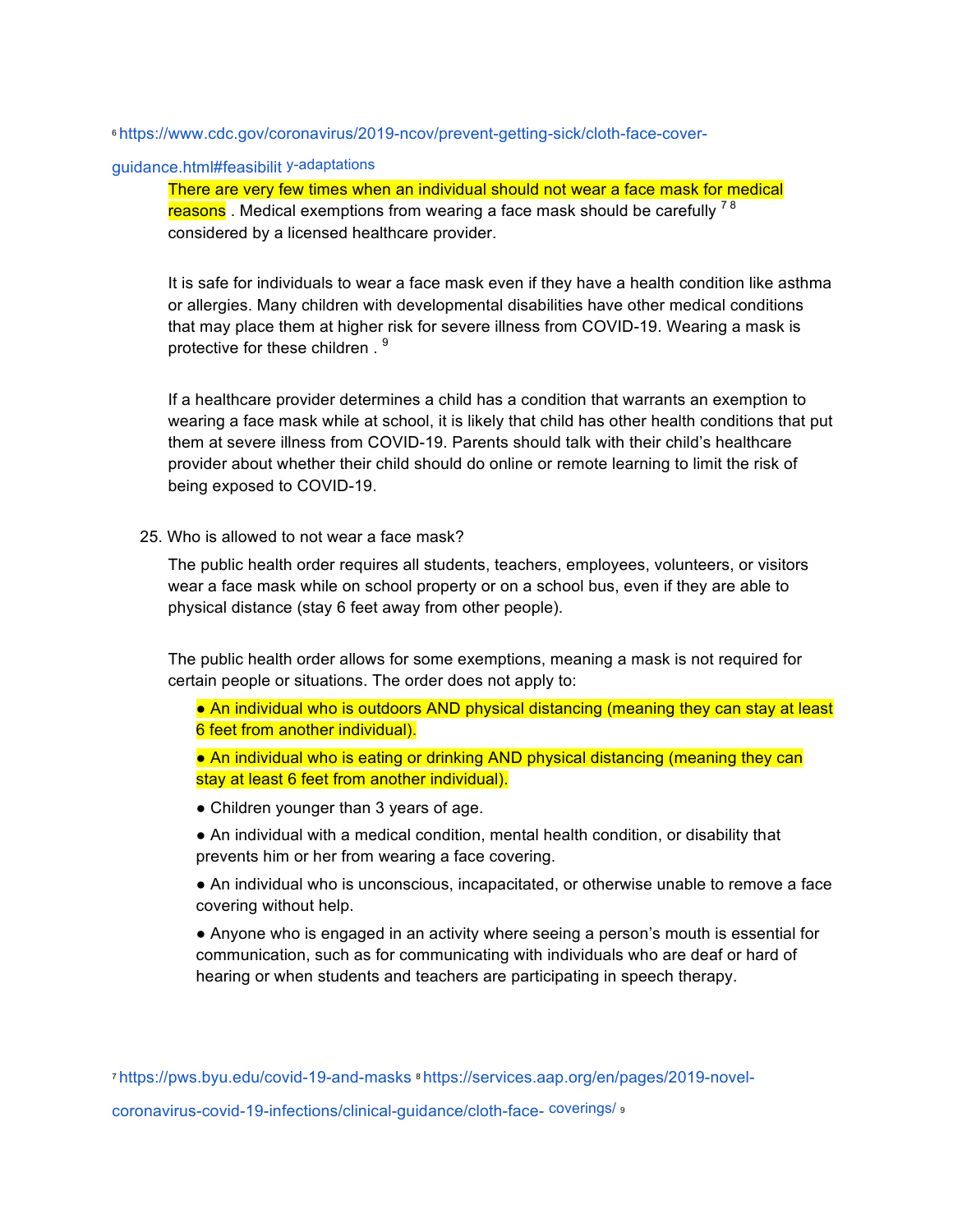## https://www.healthychildren.org/English/health-issues/conditions/COVID-19/Pages/Cloth-Face-

# Coverings- for-Children-During-COVID-19.aspx

● An individual who has an Individualized Education Program (IEP) or Section 504 accommodation that would exempt him or her from wearing a face mask.

● When a face mask must be temporarily removed to provide or receive a service involving the person's nose or face, such as speech therapy.

● During outdoor recess for elementary school students.

● During a school-sponsored activity if an individual cannot reasonably participate while wearing a mask. In this case, each individual participating in the activity must complete a symptom assessment, verbally confirm they are free of COVID-19 symptoms before participating in each event, and attest to the fact they have not been in close contact (within 6 feet for 15 minutes or more) with a person who has tested positive for COVID in the last 14 days, and where possible, confirm participant temperature is below 100.4 degrees Fahrenheit.

● During a physical education class if an individual cannot reasonably participate while wearing a mask. In this case, each individual participating in the physical education class must complete a symptom assessment, verbally confirm they are free of COVID-19 symptoms before participating in each event, and attest to the fact they have not been in close contact (within 6 feet for 15 minutes or more) with a person who has tested positive for COVID in the last 14 days, and where possible, confirm participant temperature is below 100.4 degrees Fahrenheit.

#### 26. How do I get a mask exemption for my child?

Parents need to get a medical directive from their child's healthcare provider stating the child has a known medical or mental health condition or other disability and can't wear a mask during school or needs other accommodations, if there are no current accommodations on file with the school already. Parents are also responsible for providing the medical directive to their child's school. A school may require additional exemption forms to be filled out. Please contact your school to find out what paperwork is needed.

27. Who can sign the medical directive?

A medical directive exempting an individual from wearing a mask while at school must be provided by a licensed healthcare provider. A licensed healthcare provider includes a Doctor of Medicine (MD), Doctor of Osteopathic Medicine (DO), Physician Assistant (PA), or Advanced Practice Registered Nurse (APRN).

28. Can an exemption be granted based on parent request alone?

A school may require mask exemption documentation from a Doctor of Medicine (MD), Doctor of Osteopathic Medicine (DO), Physician Assistant (PA), or Advanced Practice Registered Nurse (APRN) . Schools should have a consistent policy for when they will require medical documentation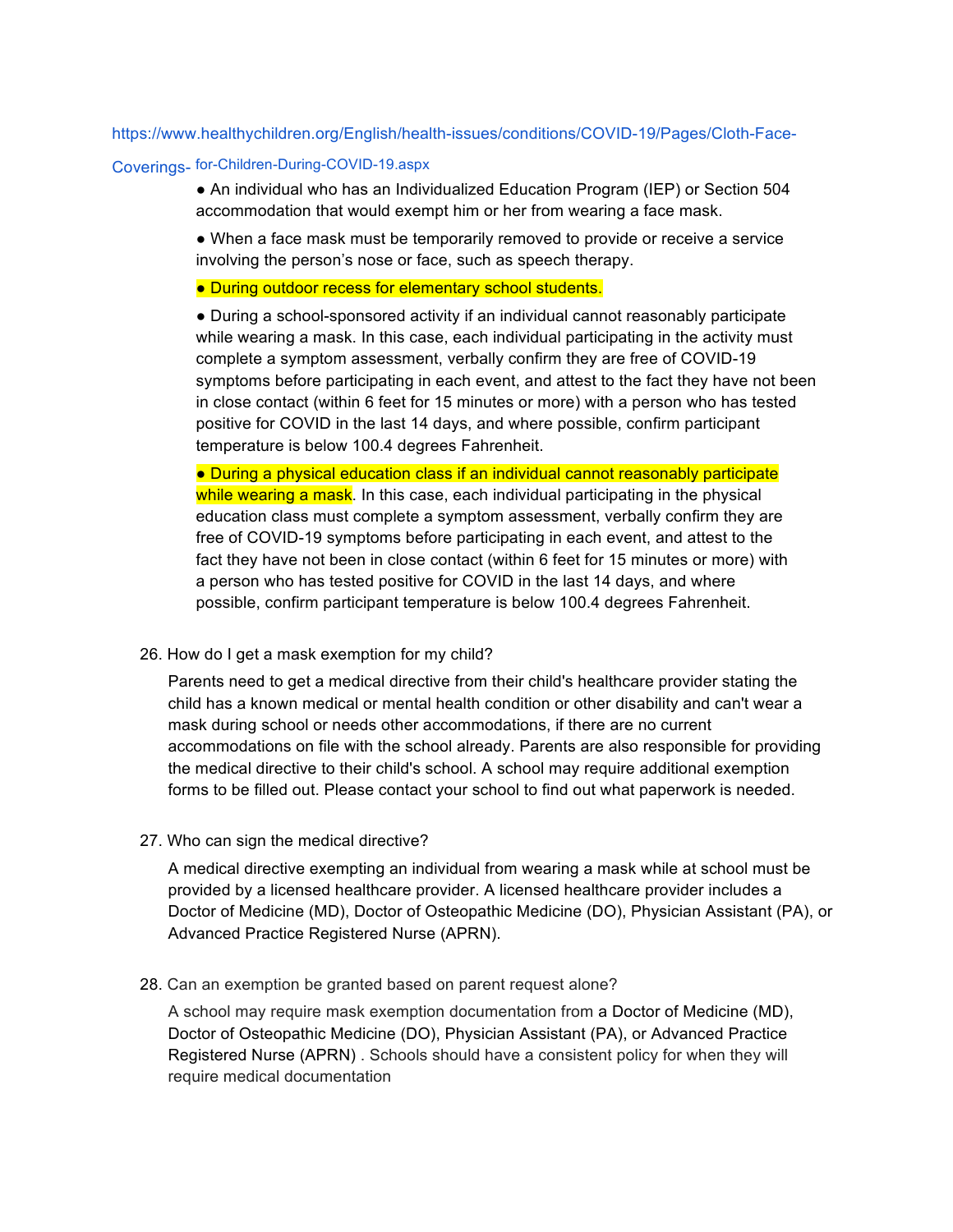29. Can an exemption be granted for an entire school?

No. The public health order allows exemptions for an individual, not an entire school. Individuals who qualify for an exemption as outlined in the order should contact their school to determine if any documentation is required.

30. Does a student still need a medical directive if he or she already has an IEP or 504 Plan

and the medical exemption relates to the disability identified in the existing plan? No. The public health order provides a different exemption for students who have an Individualized Education Program (IEP) under the Individuals with Disabilities Education Act, 20 U.S.C. section 1414, or an accommodation under Section 504 of the Rehabilitation Act of 1973, 29 U.S.C. section 794, that would necessitate exempting the individual from wearing a face covering. These students do not fall within the medical directive provision and the determination can be made by the IEP/504 team, including the parent, based on the child's disability and medical diagnosis. The decision should be documented in the child's IEP or 504 Plan.

31. Should a school create a 504 Plan for a student who obtains a medical exemption to the mask requirement? No. The mask requirement and the medical directive for exemption are generally applicable admission requirements issued by public health authorities. The public health order is a state law and is similar to the current state vaccination requirement, although temporary.

A school is not required to implement all of the procedures of 504 such as evaluation, team meetings, 504 Plan, etc., in response to a student's medical mask exemption. It is merely an exemption to the temporary mask requirement.

However, if the parent indicates that the student's medical condition is causing problems beyond the masking requirement, school officials should clarify with the parent whether a formal 504 evaluation is being requested or is necessary.

- 32. Will parents be notified if someone in their child's class is not wearing a mask or is exempt from wearing a mask? No. It is up to the school to enforce mask wearing among their student body and staff.
- 33. Do students with disabilities need special accommodations related to this order?

Students with a medical condition, mental health condition, or disability that prevent them from wearing a face covering, including individuals with a medical condition for whom wearing a face covering could cause harm or obstruct breathing, or who is unconscious, incapacitated, or otherwise unable to remove a face covering without assistance are exempt from this order. A school may require an individual to provide a medical directive verifying the need for an exemption.

Anyone who is deaf or hard of hearing, or anyone who is communicating with someone who is deaf or hard of hearing where the ability to see the mouth is essential for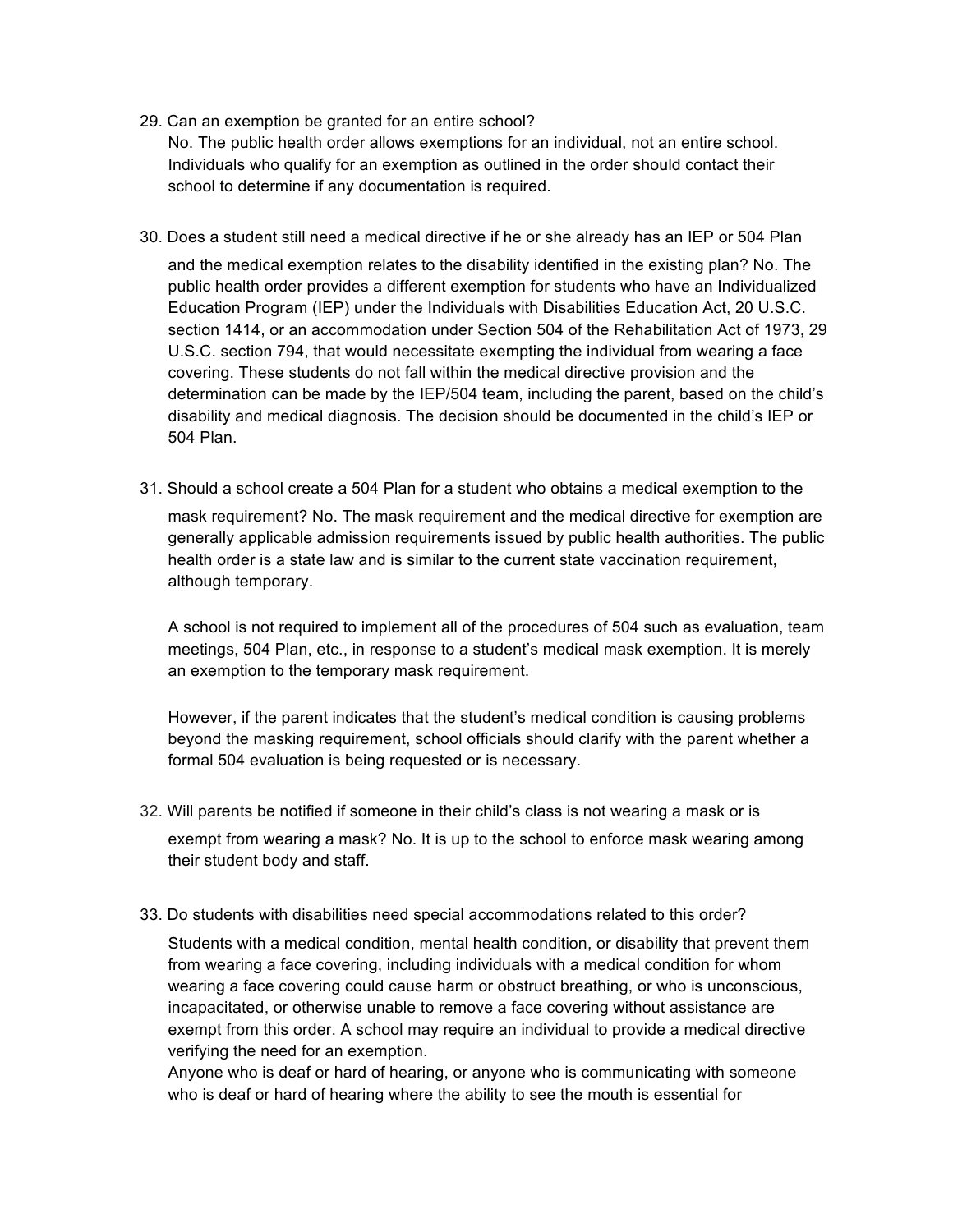communication, may use a face shield or alternative protection.

School districts and charters are required to systematically review all current plans  $10$ (Individual Healthcare Plans, Individualized Education Program, or Section 504 plans) for accommodating students with special healthcare needs and update their care plans as needed to decrease their risk for exposure to COVID-19.

34. What are some examples of times when people need adaptations or alternatives to a

face mask while at school? It may be hard for some people with intellectual and developmental disabilities, mental health conditions, or other sensory sensitivities to wear a face mask. They should talk to their doctor or healthcare provider for advice about wearing a face mask and if appropriate a medical directive should be created . In any case where a student or staff member has received an exemption, it is very important that other prevention measures are in place including physical distancing, washing your hands often, and cleaning and disinfecting surfaces that are touched often.

People who rely on lipreading to communicate may not be able to wear a face mask (such as someone who is deaf or hard of hearing, or someone who cares for or interacts with a person who is hearing impaired). Students and teachers who are participating in speech therapy where the ability to see the mouth is essential for communication may also need adaptations or alternatives to a face mask. In these situations,

- Consider using a clear face covering.
- If a clear face covering isn't available, consider whether you can:
	- Use written communication
	- Use closed captioning
	- Decrease background noise to make it possible to communicate if you are wearing a cloth face covering that blocks your lips.
- Consider using a plexiglass barrier.
- Maintain a physical distance of 6 feet from other people.

● If a face shield must be worn, make sure it wraps around your face and goes below your chin. When you are not communicating, you should put your face mask back on. A face shield is not a substitute for a face mask.

35. Why does the mask order say a child younger than 3-years old does not need to

wear a face mask? The youngest children in school-based preschool programs are 3 years old, which is why the public health order provides this exemption.

9adeea879fcd

<sup>10</sup> https://schools.utah.gov/file/a5eba09a-42b8-45c0-b8fa-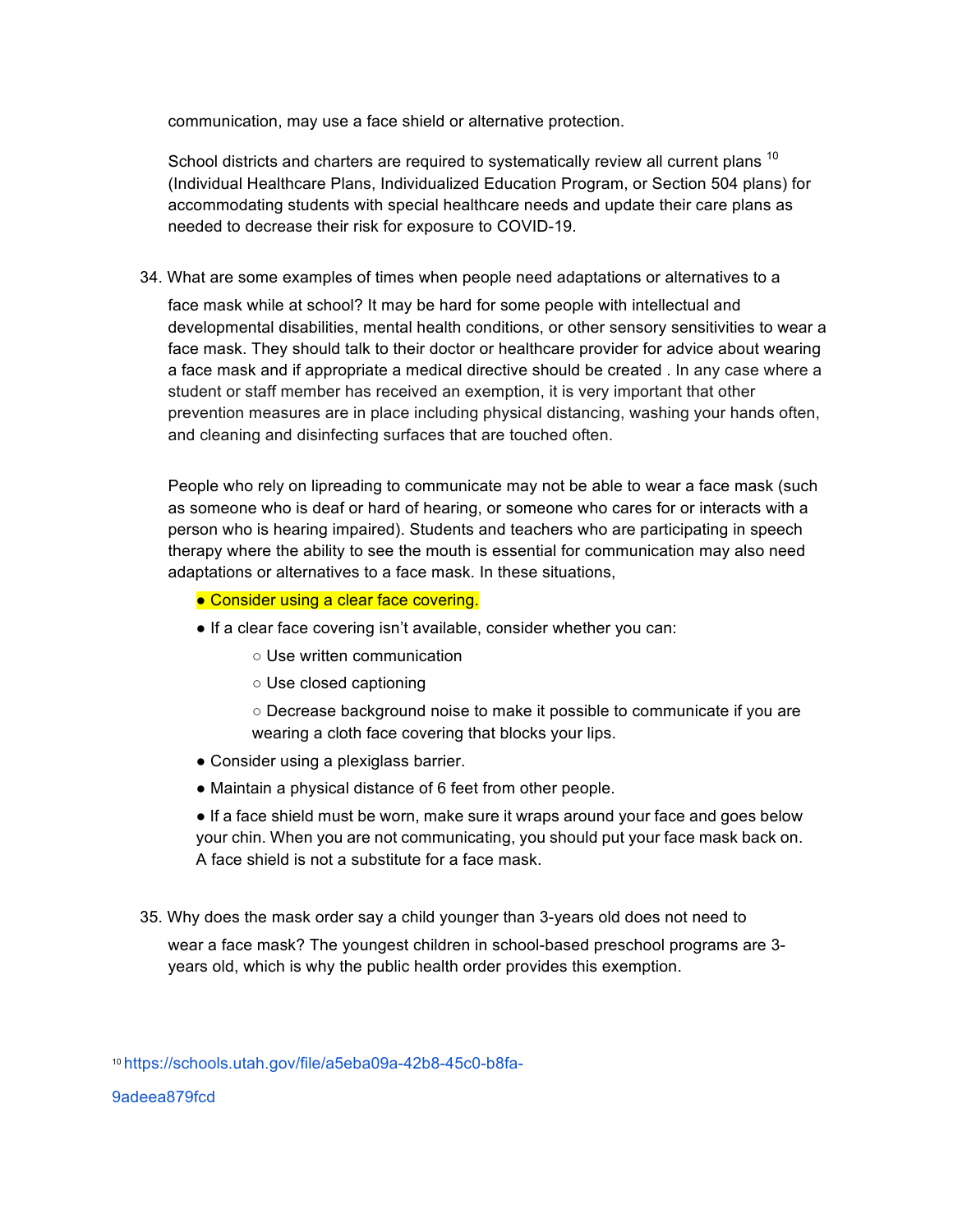36. Is it legal to require a medical directive verifying a need for an exemption or does doing so violate IDEA or Section 504? Neither federal IDEA nor Section 504 speak directly to temporary emergency health provisions enacted by a state in times of emergency and how state education agencies (SEAs) and local education agencies (LEAs) should apply them. Traditionally, courts have held that states and local school boards have broad discretion to legislate in the areas of education, health, and safety. Generally applicable, system-wide changes in <sup>11</sup> public schools that affect disabled and non-disabled children alike are not prohibited by federal laws where the federal laws do not specifically address the intended action of the state law.

For example, vaccination laws are not specifically addressed by, altered by, or prohibited by IDEA or Section 504. They are generally applied admission requirements for the health and safety of all students. Many states allow parents to provide an exemption from a medical provider. Absent the proof of vaccination or the medical exemption, a student will be excluded from school. IDEA/504 are not violated by the exclusion or by the requirement for proof of vaccination or exemption.

Face covering requirements have not been specifically addressed by courts. However, face coverings are much less intrusive upon a person than a vaccination. In light of the courts' support of mandatory vaccination requirements (which once administered cannot be undone), it is highly likely that the courts will find a generally applicable temporary face mask requirement and the need for a medical exemption to be a valid exercise of the state and local school board powers.

## Enforcement

37. Who has the authority to mandate face coverings in schools?

Under Utah Code §§ 26-1-30(3), (5), and (6), the Utah Department of Health has the power and duty to promote and protect the health and wellness of the people within the state; to control the causes of epidemic, infectious, communicable, and other diseases affecting the public health; and to prevent and control communicable, infectious, acute, chronic, or any other disease or health hazard that the Department considers to be dangerous, important, or likely to affect the public health.

## 38. Is this order enforceable?

Yes. Utah Code §§ 26-1-30(3), (5), and (6) allows for enforcement of a public health order. Violation or noncompliance with a health order may be punishable as a class B misdemeanor. However, it is not the state's intent to seek criminal prosecution of the

11 Desiano v. Warner-Lambert & Co., 467 F.3d 85, 86 (2d Cir. 2006); Edwards v. Aguillard, 482 U.S.

578, 107 S. Ct. 2573, 2577, 96 L.Ed.2d 510 (1987); Bd. of Educ., Island Trees Union Free Sch. Dist. No. 26 v. Pico, 457 U.S. 853, 863, 102 S.Ct. 2799, 73 L.Ed.2d 435 (1982).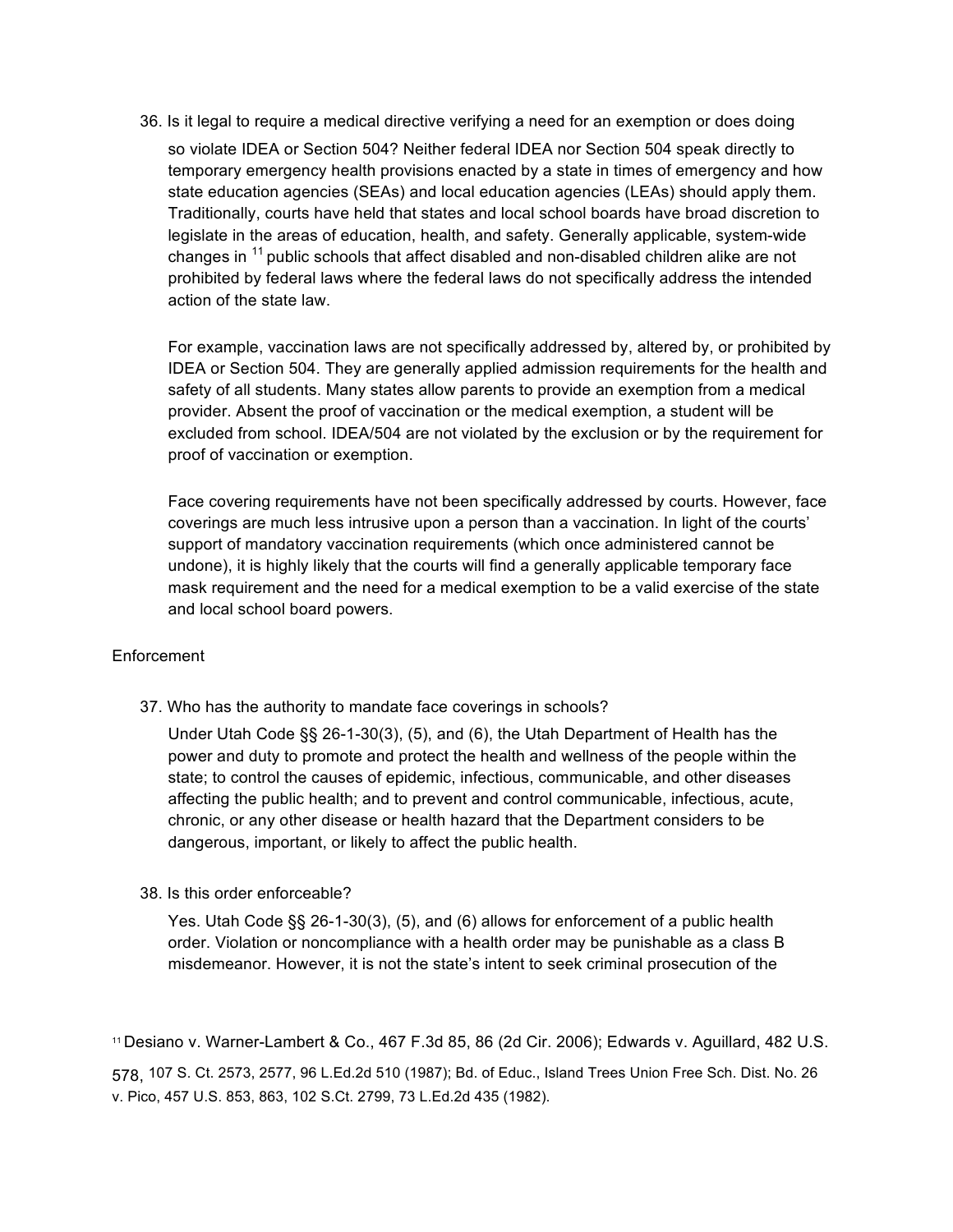public health order.

39. How will it be enforced?

Students can be sent home for not wearing a face covering. Existing behavior policies and procedures at all schools should be updated to reflect the circumstances and to support teachers and staff in their response to student behaviors related to mitigating the spread of COVID-19.

40. Where can I report a student or teacher not wearing a face mask?

Please contact your school to report a student or teacher who is not wearing face masks. Schools will have policies and procedures for how to handle these situations.

41. What if parents are angry about the masking requirement?

It's important to treat everyone with dignity and respect. Even though a statewide public health order has the force of law, it's best to appeal to a person's sense of the greater good. Remind others that a mask requirement is a temporary measure while we wait for a vaccine to be developed. Masks are our medicine for now. They have the best chance of stopping the spread of droplets from one person to another and the quickest way to get back to normal.

42. What if a student who does not qualify for an exemption refuses to wear a face

covering? The public health order has the same authority/force as a law during the time it is enacted. Failure to comply with the order is a misdemeanor. The order requires all students, K-12 to wear masks. As face coverings are required, if a student does not qualify for one of the outlined exemptions, it is assumed the student would not be allowed on the bus or to be physically present in school. This exclusion will last until the public health order expires or the student decides to begin wearing a face mask at school.

While school staff should respectfully recognize a parent or student's opinion, and handle the situation with compassion, the public health order is clear and the student who does not qualify for an exemption can be sent home from school and should be informed of alternative educational opportunities available.

*Schools must be careful to equitably implement the order.* For example: if all students seeking a medical exemption are required to provide a medical provider's note, then all students should be held to the same standard. Exceptions should not be made based on subjective factors such as trustworthiness of the student, a history of difficulty communicating with a parent, or familial relationships with the student. Another example might be if the school provides a disposable mask for a student the first time the student forgets to bring a mask. The school must not discriminate when mitigating non-compliance.

Quarantine guidance and face masks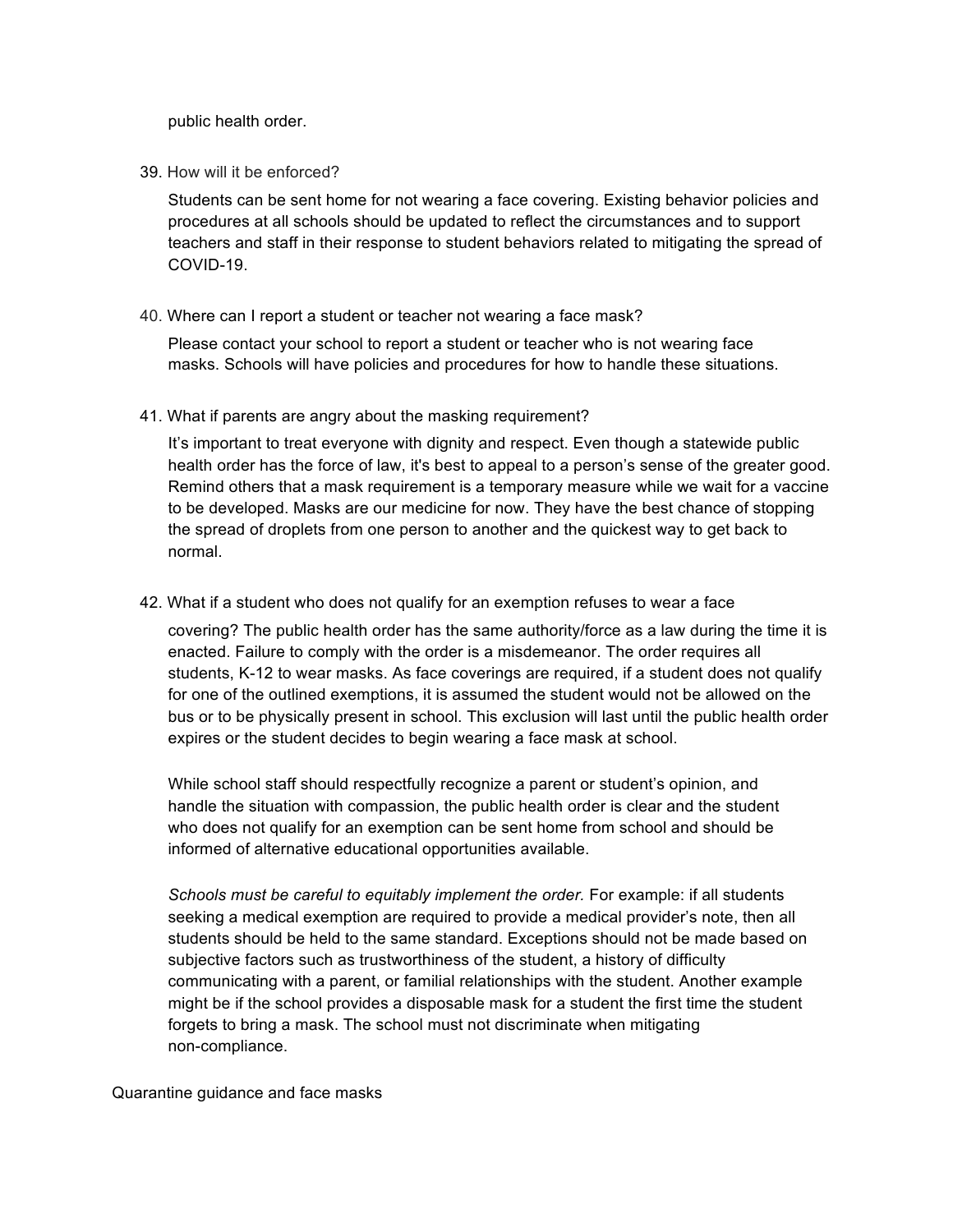43. Does wearing a face mask change quarantine recommendations?

No. If you wear a face mask, it reduces the risk of COVID-19. However, wearing a face mask does not eliminate the risk completely. Anyone who came into close contact with a person who tested positive for COVID-19, even if they were both wearing a face mask, will still be considered exposed and should quarantine for 14 days. Close contact means a person was closer than 6 feet or 2 meters (about 2 arm lengths) from someone who tested positive for COVID-19 for 15 minutes or longer.

- 44. If a student, teacher, or other school employee has already tested positive for COVID-19 and has finished isolation, do they still have to wear a mask in school? Yes, the person would still have to wear a mask at school. There are no exemptions for face masks if a person has completed their isolation period.
- 45. If a student, teacher, or other school employee has finished quarantine, do they still have to wear a mask in school? Yes, the person would still have to wear a mask at school. There are no exemptions for face masks if a person has completed their quarantine period.
- 46. If I wear a face shield (not a face mask) and physically distance, will I have to quarantine if someone in the class tests positive for COVID-19? Face shields are not a substitute for face masks. Wearing a face mask or face shield does not change when someone would need to quarantine.

Anyone who came into close contact with a person who tested positive for COVID-19, even if they were both wearing a face mask or face shield, will still be considered exposed and should quarantine for 14 days. Close contact means a person was closer than 6 feet or 2 meters (about 2 arm lengths) from someone who tested positive for COVID-19 for 15 minutes or longer.

Classes or school settings with a higher chance or COVID-19 spread

47. What classes are considered higher risk for COVID-19 spread?

School administrators should identify courses that would put students and teachers at an increased risk of exposure and work with their local health department to make a plan to reduce the risk for these classes.

School administrators may also consider limiting or canceling nonessential assemblies, recitals, dances, and other school gatherings or reschedule them as virtual gatherings. Gatherings that are held outside, where students and others who attend can practice physical distancing, are also an option to reduce the risk of exposure

## Choir and Band Classes

Choir is an inherently high-risk of exposure because people are more likely to be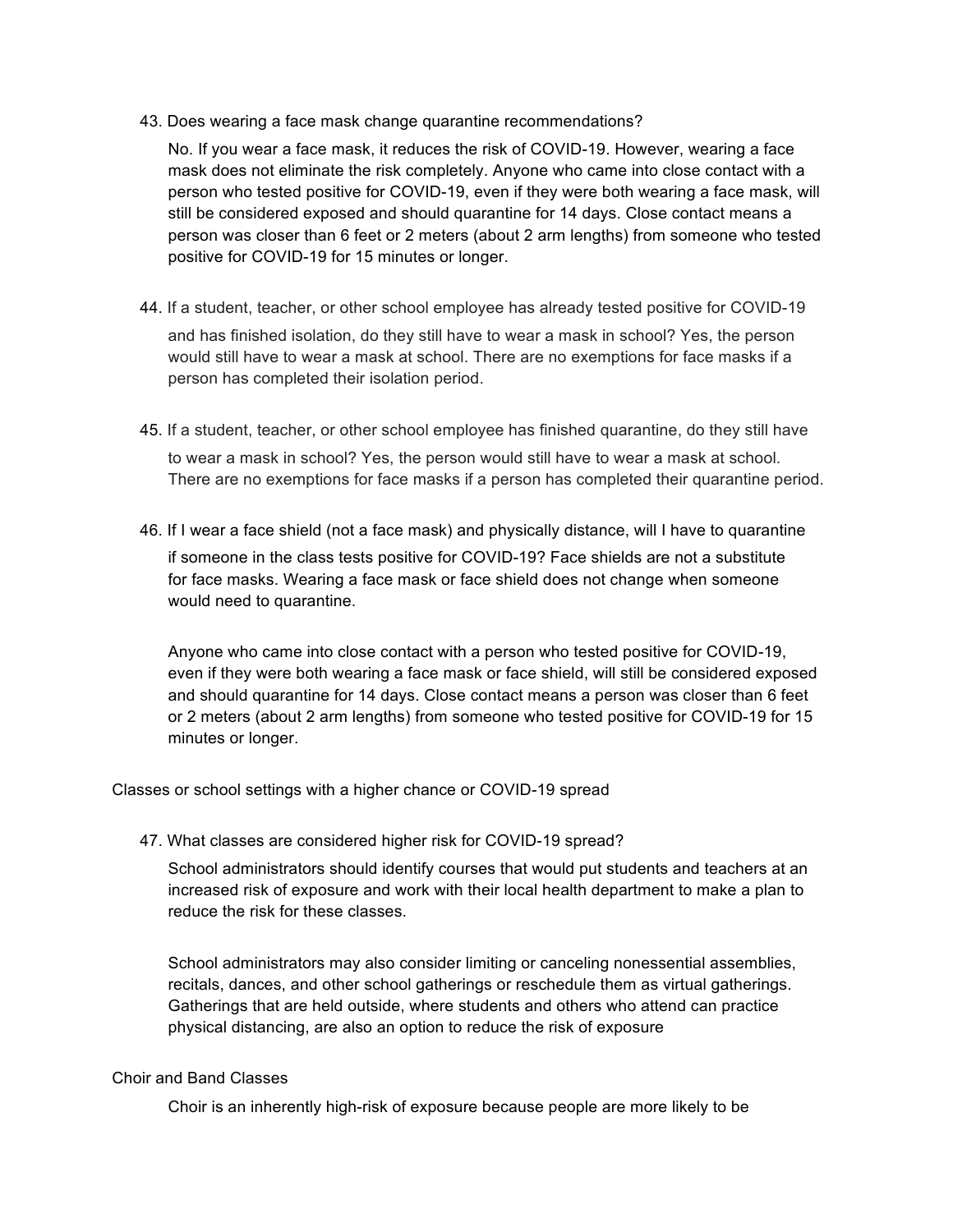exposed to someone else's respiratory droplets. Consider using several strategies, <sup>12</sup> such as:

● Hold choir courses or practice in outdoor spaces and keep students spaced six feet apart.

● Face masks are not required outdoors where six feet of distance can be maintained between individuals.

- Limit the amount of time students are face-to-face.
- Use barriers in between students.
- Increase the airflow and ventilation.
- Build in time to clean and sanitize between classes or when students use the area. .
	- 48. If I wear a mask when I sing, do I need to physically distance?

Yes. Certain activities like singing, chanting, or shouting can increase the number of respiratory droplets a person is exposed to in the air. It is important to wear a face mask during these higher risk activities as well as implement as many additional prevention measures as possible, such as physical distancing or increasing airflow and ventilation.

49. If I can't wear a face mask while playing a musical instrument, do I need to physically

distance? Yes. Certain activities like singing or playing a wind musical instrument can increase the number of respiratory droplets a person is exposed to in the air. It is important to implement as many prevention measures as possible during these higher risk activities, such as physical distancing or increasing airflow and ventilation.

50. Do I have to wear a face mask during choir or while playing a musical instrument?

Yes. It is expected that students and teachers wear a mask during choir or while singing. If it is not feasible to wear a mask when playing a wind instrument, physical distancing should be implemented along with any additional prevention measures the school is able to do, such as increasing air flow and ventilation.

Alternative learning options for students with exemptions or who refuse to wear a mask

## 12 https://coronavirus-download.utah.gov/School/COVID-

# 19\_School\_Manual\_FINAL.pdf#page=77&zoom=1 00,0,0

51. If a student is excluded from school, must the school provide alternative education?

If the student is excluded from school because the student refuses to wear a face covering and the student is not receiving special education services under an IEP or services under Section 504, it is up to the local education agency (LEA) as to whether alternative or distance education is provided.